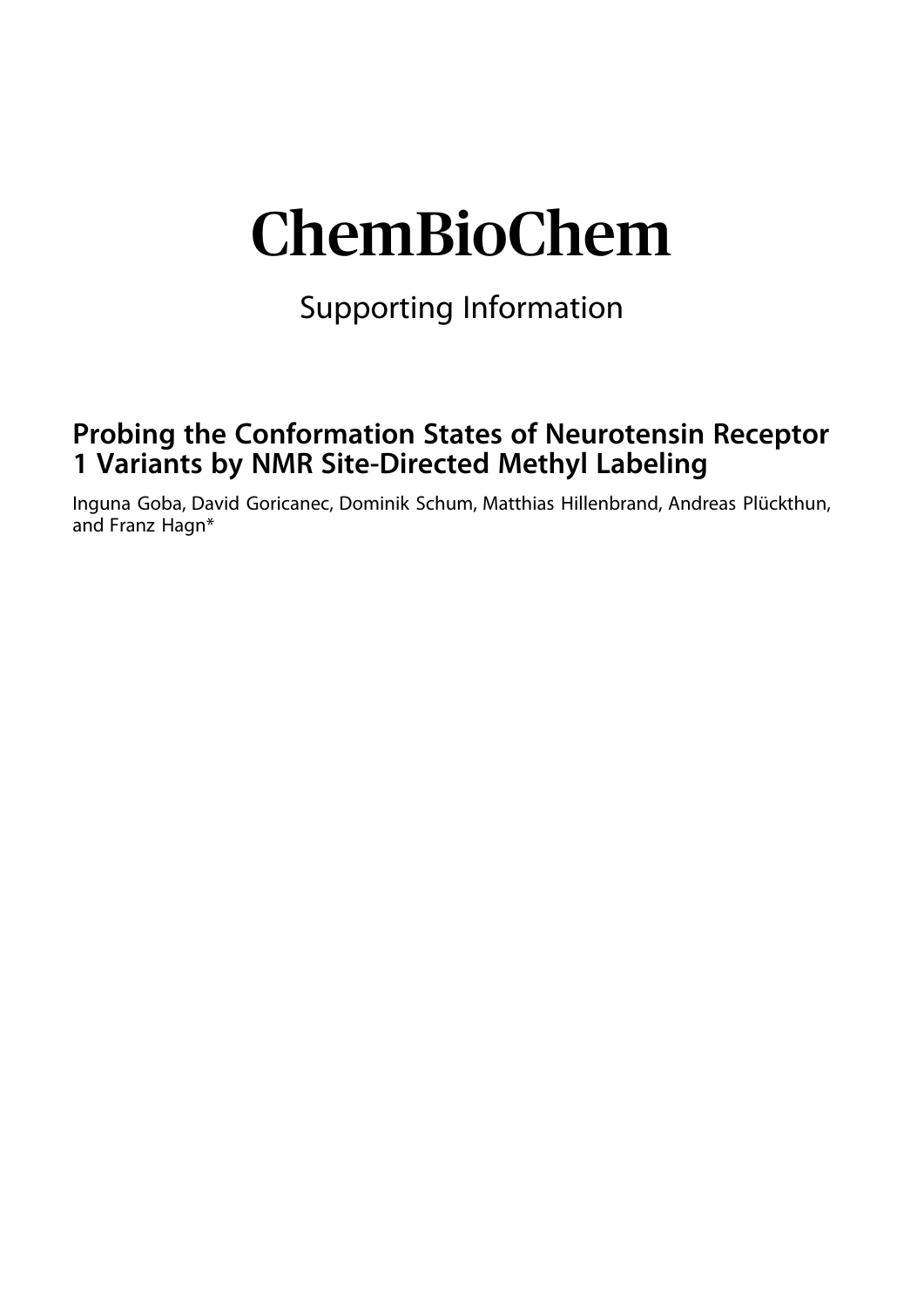### **Supporting Information Methods**

#### **Construct design and mutagenesis**

*rNTR1*

Stabilized rNTR1 variant constructs – HTGH4  $\triangle$ IC3, HTGH4-L167R (BM)  $\triangle$ IC3 and TM86V-L167R (BM)  $\triangle$ IC3 – have been reported previously<sup>[1]</sup>. Site-directed mutagenesis (QuikChange Lightning Mutagenesis Kit, Agilent Technologies) was used to generate rNTR1 constructs with a cysteine residue at position 300 (V300C) (located at the cytoplasmic end of TM6) in the HTGH4-BM and TM86V-BM variants, the mutations R101T, D113S, D124E, E150D, A260I, R262N-R263K in the HTGH4-BM V300C variant and a single C386S mutation within HTGH4-BM variant for resonance assignment (**Tab. S1**).

#### **Table S1. Primers used for mutagensis of HTGH4-BM**

| <b>Primer</b>        | Sequence $(5' \rightarrow 3')$               | Length (bp) | <b>Application</b>                                   |
|----------------------|----------------------------------------------|-------------|------------------------------------------------------|
| HTGH4-C386S-1        | CTTTCTGTCCACGCTGGCCAGCCTTTGTCCTGGGACCC       | 38          | Mutagenesis<br>HTGH4-BM-C386S                        |
| HTGH4-C386S-2        | GGGTCCCAGGACAAAGGCTGGCCAGCGTGGACAGAAAG       | 38          |                                                      |
| NTR1-V300C-1         | GACCATCGAGCCGGGTCGTTGCCAGGCCCTGCGCCGCG       | 38          | Mutagenesis<br>HTGH4-BM-V300C and<br>TM86V-BM-V300C  |
| NTR1-V300C-2         | CGCGGCGCAGGGCCTGGCAACGACCCGGCTCGATGGTC       | 38          |                                                      |
| HTGH4-R101T-1        | GCAGAGCCTGCAGAGCACGGTGGATTACTACCTGGGC        | 37          | Mutagenesis<br>HTGH4-BM-V300C-R101T                  |
| HTGH4-R101T-2        | GCCCAGGTAGTAATCCACCGTGCTCTGCAGGCTCTGC        | 37          |                                                      |
| <b>HTGH4-D113S-1</b> | GGCAGCCTGGCACTGTCTTCTCTGCTTATCCTTCTGTTTGCC   | 42          | Mutagenesis<br>HTGH4-BM-V300C-D113S                  |
| HTGH4-D113S-2        | GGCAAACAGAAGGATAAGCAGAGAAGACAGTGCCAGGCTGCC   | 42          |                                                      |
| HTGH4-D124E-1        | CTGTTTGCCCTGCCCGTGGAACTATACAACTTCATCTGG      | 39          | Mutagenesis<br>HTGH4-BM-V300C-D124E                  |
| <b>HTGH4-D124F-2</b> | CCAGATGAAGTTGTATAGTTCCACGGGCAGGCAAACAG       | 39          |                                                      |
| HTGH4-E150D-1        | GGCTACTATTTCCTGCGTGATGCCTGCACCTATGCC         | 36          | Mutagenesis<br>HTGH4-BM-V300C-E150D                  |
| HTGH4-E150D-2        | GGCATAGGTGCAGGCATCACGCAGGAAATAGTAGCC         | 36          |                                                      |
| HTGH4-A260I-1        | CCTCCATCCTAAACACCGTGATTGCCAGAAGACTGACAGTCATG | 44          | Mutagenesis<br>HTGH4-BM-V300C-A260I                  |
| HTGH4-A260I-2        | CATGACTGTCAGTCTTCTGGCAATCACGGTGTTTAGGATGGAGG | 44          |                                                      |
| HTGH4-R262N-R263K-1  | CCTAAACACCGTGGCAGCCAATAAACTGACAGTCATGGTGCACC | 44          | Mutagenesis<br>HTGH4-BM-V300C-R262N-<br><b>R263K</b> |
| HTGH4-R262N-R263K-2  | GGTGCACCATGACTGTCAGTTTATTGGCTGCCACGGTGTTTAGG | 44          |                                                      |

#### *G*a*i1 helix 5*

The GB1 fusion construct of G $\alpha$ i1 helix 5 was designed harboring an N-terminal His<sub>6</sub>-tag, GB1 followed by a tobacco-etch-virus (TEV) protease cleavage site in a pET25b plasmid. The final amino acid sequence of the GB1-TEV-fusion construct of G $\alpha$ i1 helix 5 is:

MSYYHHHHHHDYDIPTTAMEYKLILNGKTLKGETTTEAVDAATAEKVFKQYANDNGVDGEWTYDD AKTFTVTEIPTTENLYFQGGTDAVTDVIIKNNLKDCGLF.

#### **Protein production and purification**

*rNTR1*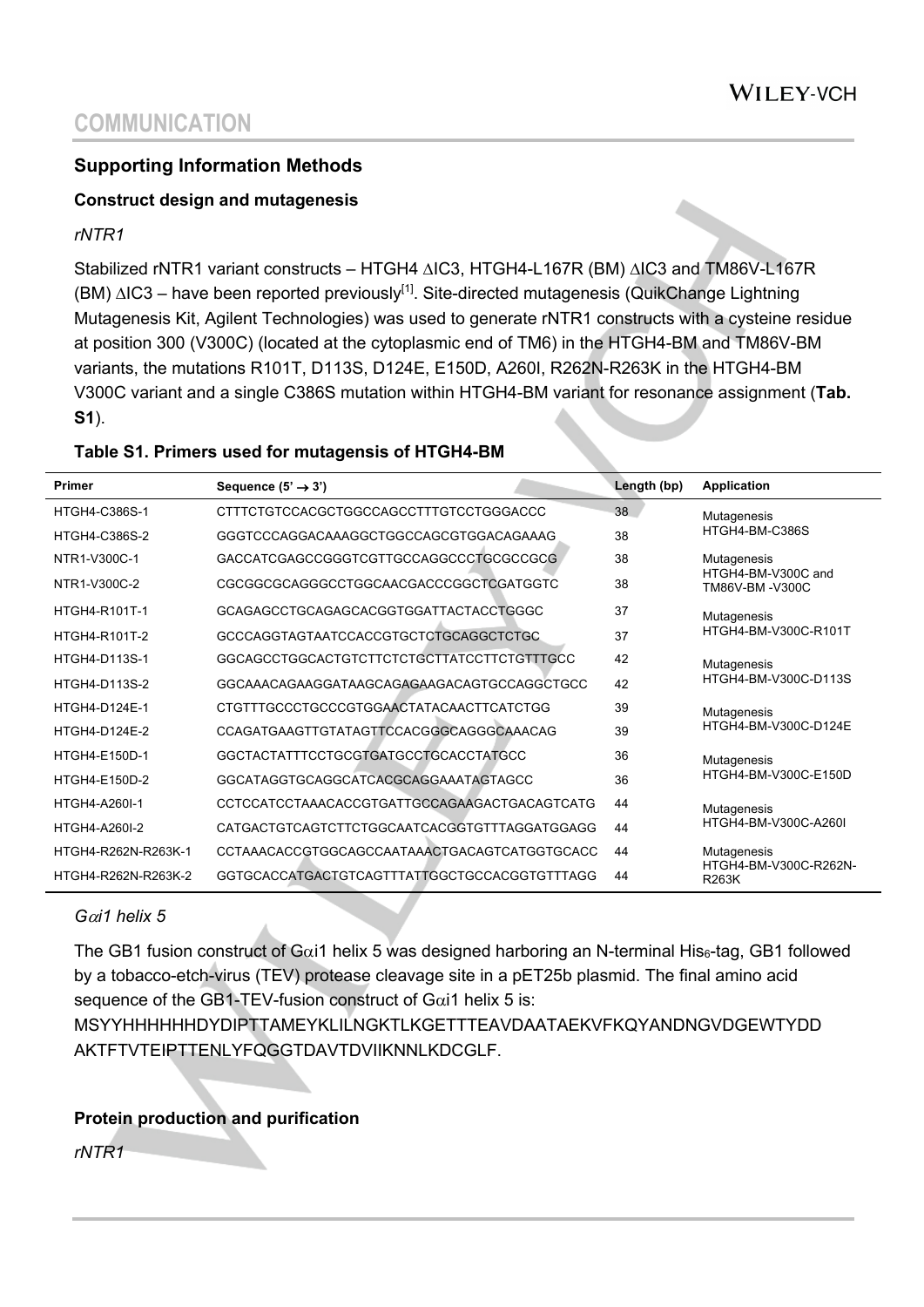The expression and purification of all rNTR1 variants were performed as described previously with minor modifications.<sup>[1a, 2]</sup> Briefly, the expression of rNTR1 was performed in NEB<sup>®</sup> Express  $I<sup>q</sup>$  competent *E. coli* cells (New England Biolabs) in 2xYT medium with 100 µg/mL ampicilin overnight at 20 ºC, 130 rpm and induced at an  $OD_{600}$  of 0.75 with 1 mM isopropyl thiogalactopyranoside (IPTG). Cells were harvested after 20 h expression by centrifugation (6,000 × g, 20 min, 4 °C). Cells were then lysed and solubilized by sonication in 2x solubilization buffer containing 100 mM HEPES pH 8.0, 20% glycerol (w/v), 400 mM NaCl, 2.5 mM MgCl<sub>2</sub>, 0.6/0.12% CHAPS/CHS, 1.7% DM (w/v), 100 mg lysozyme, one tablet of Complete Protease Inhibitor Cocktail (Roche), and 250 U benzonase. All subsequent steps were carried out at 4°C or on ice. After sonication 10 mM EDTA was added and further stirred at 1,000 rpm for 30 min. To separate cell debris from the lysate centrifugation was performed (50,000 x g, 30 min, 4 °C). The supernatant was mixed with the corresponding pD-NT resin (wild type, mutant P10A or Y11A)<sup>[2]</sup> pre-equilibrated in 5 mL NT wash buffer 1 (25 mM HEPES pH 8.0, 10% glycerol (w/v), 600 mM NaCl, 0.5% DM (w/v)) and incubated overnight at 4 °C on a nutating shaker. The flow-through from the pD-NT resin was then discarded, and the resin was washed with 20 mL NT wash buffer 1 and 10 mL NT wash buffer 2 (25 mM HEPES pH 7.0, 10% glycerol (w/v), 150 mM NaCl, 2 mM DTT, 0.3% DM (w/v)). The pD-NT resin was resuspended in 2 mL of NT wash buffer 2 within the column, containing 0.7 mg of HRV 3C protease (produced in house), followed by incubation for 2 h at 4 °C on a roller mixer. For the preparation of antagonist bound NTR1 with mutant NT1 resin without a 3C cleavage site (P10A or Y11A), 4.3 mM SR142948<sup>[3]</sup> was added at this step for elution together with the 3C protease. The column was drained and further eluted by NT wash buffer 2 to give a total of 10 ml elution. Subsequently, 1 ml of 10% DDM was added to the eluted rNTR1, diluted threefold by SP binding buffer (10 mM HEPES pH 7.0, 10% glycerol (w/v), 2 mM DTT, 0.05% DDM (w/v), 0.3 µM SR142948 (for antagonist-bound receptor preparations) or 0.1 µM NT1 peptide (for agonist-bound receptor preparations) and subjected to 5 mL SP Sepharose (bed volume) resin, which had been preequilibrated with SP binding buffer. The SP column was washed with 20 mL SP binding buffer, 25 mL SP wash buffer (10 mM HEPES pH 7.7, 10% glycerol (w/v), 35 mM NaCl, 2 mM DTT, 0.05% DDM (w/v), 0.3 µM SR142948 or 0.1 µM NT1 peptide, respectively), followed by another 5 mL SP binding buffer. Elution was carried out by 15 mL SP elution buffer (10 mM HEPES pH 7.0, 10% glycerol (w/v), 350 mM NaCl, 2 mM DTT, 0.05% DDM (w/v), 0.5  $\mu$ M NT1 peptide or 0.3  $\mu$ M SR142948). The eluate was concentrated by an Amicon-15 Ultra spin concentrator with 50 kDa MWCO to ~1 mL and loaded on a Superdex 200 10/300 Increase (S200a) column (GE Healthcare) that was pre-equilibrated with running buffer (10 mM HEPES pH 8.0, 150 mM NaCl, 2 mM DTT, 0.02% DDM (w/v), 0.1 µM NT1 peptide or 0.3 µM SR142948). Fractions containing pure and homogenous proteins were collected and stored at 4 °C for further use, i.e. verification of elution fractions by SDS-PAGE analysis or pooling of desired elution fractions for further <sup>13</sup>C methyl labeling experiments. Typically expression yields of rNTR1 variants are between 0.5-2.0 mg/L.

#### $Ga_{i,1}$  *helix* 5

The plasmid containg the described  $Ga_{i,1}$  helix 5 GB1 fusion protein construct was introduced into  $E$ . *coli* BL21(DE3) (New England Biolabs) and the cells were grown in 1L LB medium supplemented with 100  $\mu$ g/mL ampicilin to an OD<sub>600</sub> of 0.8 at 37 °C followed by induction of protein production by the addition of 1 mM IPTG. The bacterial culture was grown at 37 °C for a further 3 h and harvesting by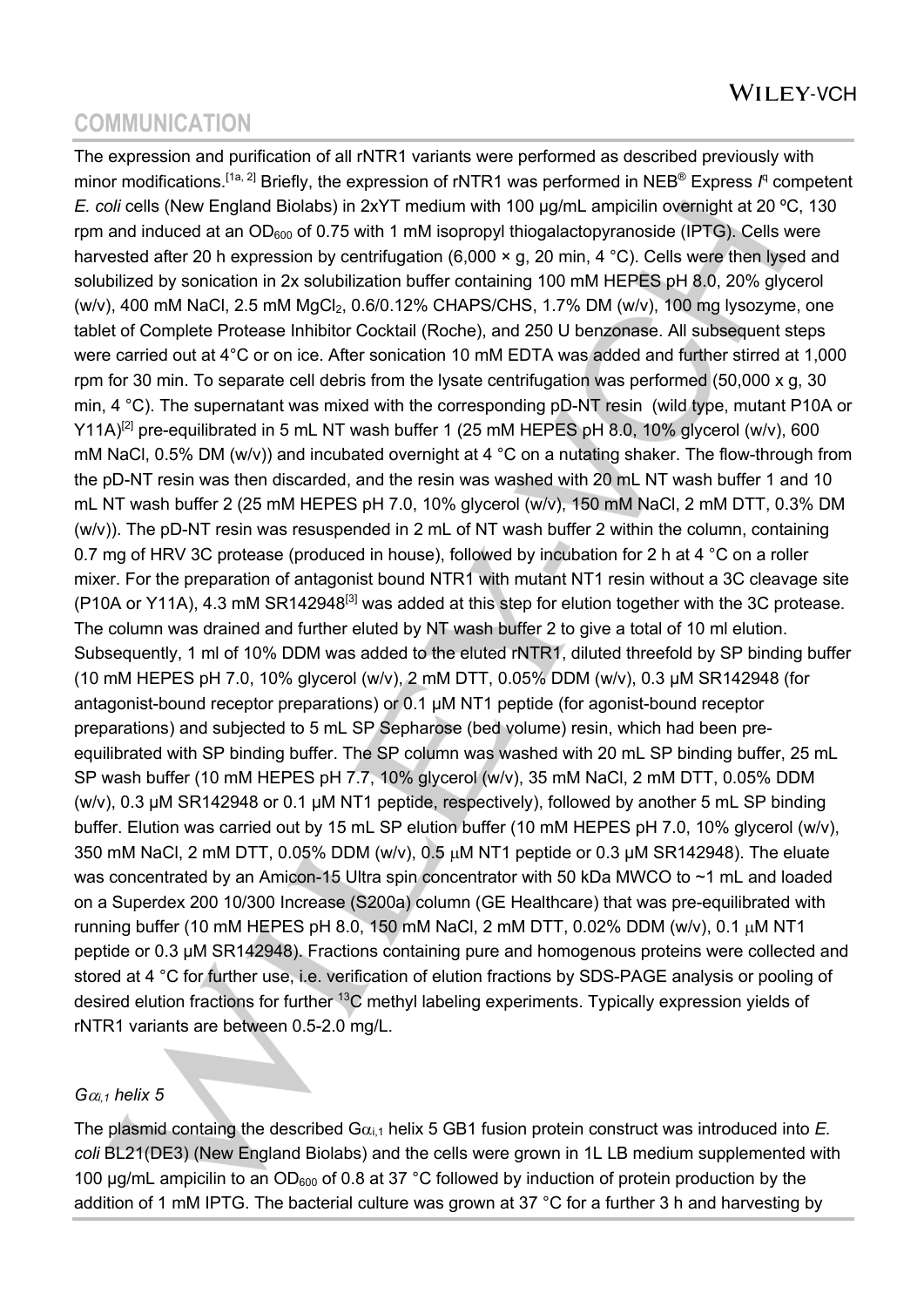centrifugation (6,000 × g, 20 min, 4 °C). Cell pellets were solubilized in 50 mM Tris/HCl pH 8.0, 500 mM NaCl, 1 mM EDTA, 10 mM β-mercaptoethanol containing one tablet of Complete protease inhibitor cocktail (Roche), and lysed by the addition of 2 mg/mL lysozyme followed by sonication and digestion of high-molecular weight DNA by the additon of 5 U/mL benzonase  $(+5 \text{ mM } \text{MqCl}_2)$ . Cell debris was removed by centrifugation (50,000 x g, 30 min, 4 °C) and the cell extract was loaded on a Ni-NTA affinity column of 5 mL bed volume equilibrated with 25 mL buffer A (50 mM Tris/HCl pH 8.0, 500 mM NaCl, 10 mM β-mercaptoethanol). After washing with 50 mL buffer A and buffer A + 10 mM imidazole,  $Ga$ i1 helix 5 was eluted with buffer A supplemented with 350 mM imidazole. The elution fraction was dialyzed against 20 mM NaPi pH 7.5, 20 mM NaCl, 1 mM EDTA, 2 mM DTT overnight at 4 °C in a 3.5 kD MWCO dialysis membrane (Carl Roth, Karlsruhe, D). After dialysis, the GB1 tag was removed by proteolytic digestion with TEV protease (1 A<sub>280</sub> TEV for 100 A<sub>280</sub> protein) for 48 h at 4 °C follwed by buffer exchange to 20 mM NaPi pH 7.8, 200 mM NaCl, 10 mM β-mercaptoethanol in a 500 Da MWCO dialysis membrane (SpectraPor) overnight at 4 °C. This solution was then subjected to a reverse Ni-NTA precedure where the desired peptide product is now in the flow-through since the  $His<sub>6</sub>$ -tag is attached to the fusion protein GB1. This fraction was lyophilized and then dissolved in 350 µL of NMR buffer (20 mM NaPi pH 7.0, 50 mM NaCl, 2 mM DTT). Due to a lack of sufficient UV absorption at 280 nm, the concentration of G $\alpha$  1 helix 5 was determined by UV absorption of the peptide backbone at 205 nm according to a published procedure<sup>[4]</sup>. The final yield of the G $\alpha_{i,1}$  helix 5 peptide is typically around 1 mg L<sup>-1</sup>.

### **G-protein [ 35S]GTPγS exchange stimulation assay**

The  $[35S]$ GTPyS assay was performed according to a previously described protocol<sup>[1, 5]</sup> with slight modifications. Briefly, the expression of rNTR1 was performed in Sf9 insect cells and rNTR1-containing membranes were isolated and urea-washed to remove endogenous G proteins. The amount of rNTR1 in the isolated membranes was determined by ligand binding experiment using  $[{}^{3}H]NT$ . G protein ( $\alpha_{i1}\beta_1\gamma_1$ ) was also expressed in Sf9 insect cells and purified as described before<sup>[1, 5]</sup>. For the GTP exchange assay, urea-washed membranes containing 1 nM of GPCR and 100 nM purified G protein  $(\alpha_{i1}\beta_{1}\gamma_{1})$  were stimulated with either no ligand, 200 µM NT or 200 µM SR142948. The reaction was stopped after 5 min at 25°C by filtration over nitrocellulose filters (MultiscreenHTS-HA plates).

### **S-methyl-13C methanethiosulfonate ( 13C-MMTS) labeling**

MMTS labeling was done according to a published protocol<sup>[6]</sup> with specific modifications required for a membrane protein. After chromatographic separation by a semi-preparative S200 (300/10) column the pooled fractions of each rNTR1 variant were concentrated in Amicon 15 centrifugal devices (30,000 MWCO) to approx. 250 μL and washed with 3 x 12.5 mL <sup>13</sup>C methyl labelling buffer (50 mM NaPi pH 7.5, 1 mM EDTA and 0.02% DDM (w/v), 0.1 μM NT1 peptide or 0.3 µM SR142948) to remove the reducing agent DTT. After buffer exchange, 1 mL of protein sample was transferred to a reaction tube and the exact concentration of the protein sample was determined by UV/Vis spectroscopy for subsequent S-methyl-<sup>13</sup>C-methanethiosulfonate (<sup>13</sup>C-MMTS) labeling<sup>[6]</sup>. The concentration of (<sup>13</sup>C)-MMTS (Sigma-Aldrich, 100 mM stock in DMSO) was adjusted to a 5-fold molar excess per cysteine residue in the GPCR and the mixture was incubated overnight at 4°C on a rotating mixer.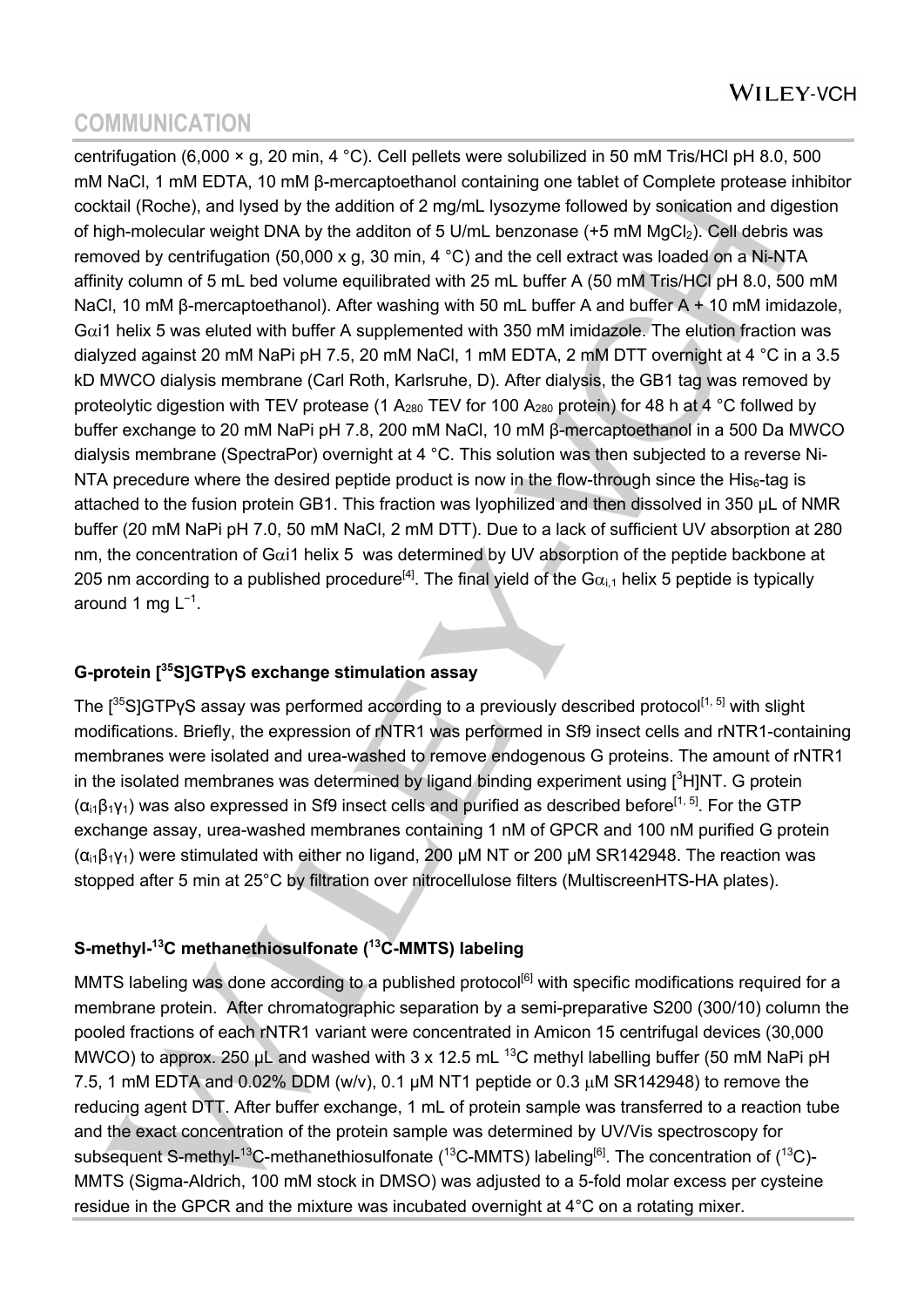Subsequently <sup>13</sup>C-methyl labeled rNTR1 was washed with 3 x 12.5 mL NMR buffer (20 mM NaPi pH 7.0, 50 mM NaCl, 0.5 mM EDTA, 0.02% DDM (w/v), 0.1 μM NT1 peptide or 0.3 µM SR142948) to remove the remaining free <sup>13</sup>C-MMTS reagent. To verify labeling success 1-3 mg/mL of the unlabeled or 13C methyl labeled rNTR1 variant was used for ESI-MS analysis.

### **ESI-mass spectrometry (ESI-MS)**

The MS experiments were conducted on an LCQ-FLEET (Thermo Scientific) system equipped with a 3D ion trap and using electro spray ionization (ESI). The instrument is connected to a highperformance liquid chromatography (HPLC) system (Thermo UltiMate 3000, column: Dionex with a Retain PEP, Drop-in, 10×2.1 mm).

### **NMR experiments**

All 2D-[<sup>1</sup>H,<sup>13</sup>C]-HMQC correlation spectra were recorded at 313 K on a 800 MHz Bruker Avance III spectrometer equipped with a triple resonance TCI cryoprobe with z-axis gradient. Each sample was prepared containing 5%  $D_2O$  in a 5 mm diameter Shigemi NMR tube. The NT1 peptide was dissolved in H<sub>2</sub>O (5 mM stock), SR142948 in  $d_6$ -DMSO (50 mM stock) and was directly added to the protein sample before data acquisition at a final concentration ratio of 1:1. For all experiments, the spectral widths were set to 11,160.7 Hz (14 ppm) and 603.6 Hz (3 ppm) for the <sup>1</sup>H and <sup>13</sup>C dimensions, respectively. The recycle delay was set to 1 s. The <sup>13</sup>C carrier frequency was set to 22.5 ppm, and the <sup>1</sup>H carrier to 4.7 ppm. All 2D- $[$ <sup>1</sup>H,<sup>13</sup>C]-HMQC experiments were conducted with 256 increments (128 complex points) in the indirect 13C dimension and 128 to 512 transients, depending on the final sample concentration. NMR data were processed (2k x 1k data points in the direct and indirect dimension, respectively) in Topspin version 3.5.6 (Bruker Biospin) (apodization with a Gauss window function: LB=-10 Hz; GB=0.1) and analyzed in NMRFAM-Sparky 1.414<sup>[7]</sup>, based on Sparky4 (Goddard and Kneller, UCSF).

### **Circular dichroism (CD) spectrophotometry**

The Far-UV CD spectra of rNTR1 variants were recorded using a Jasco J-715 CD spectropolarimeter (Groß-Umstadt, Germany) at a scanning speed of 100 nm/min and a data pitch of 0.5 nm from 260 nm to 195 nm in a 0.1 cm path length cuvette. Thermal stability scans were monitored at a wavelength of 222 nm from 20 to 100°C, a resolution of 0.5°C and a heating rate of 60°C/h. Thermal transitions were fitted with a Boltzmann equation<sup>[8]</sup>. The concentration of the rNTR1 variant was set to 10  $\mu$ M in 10 mM NaPi pH 7.0, 2 mM DTT, 0.02% DDM (w/v), 0.1 μM NT1 peptide or 0.3 µM SR142948.

### **Supporting Information References**

[1] aP. Egloff, M. Hillenbrand, C. Klenk, A. Batyuk, P. Heine, S. Balada, K. M. Schlinkmann, D. J. Scott, M. Schutz, A. Plückthun, *Proc Natl Acad Sci U S A* **2014**, *111*, E655-662; bK. M. Schlinkmann, M.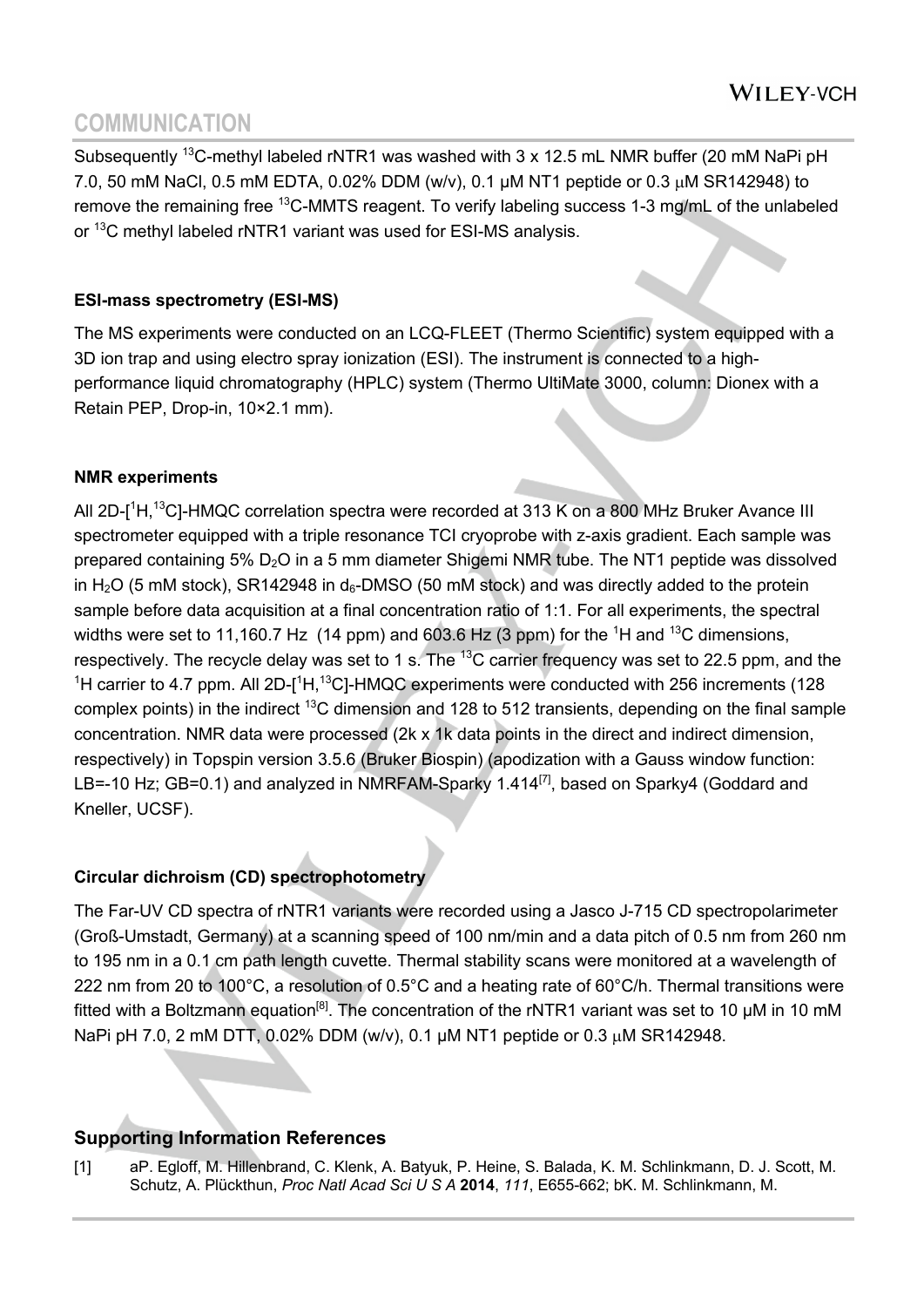- Hillenbrand, A. Rittner, M. Kunz, R. Strohner, A. Plückthun, *J Mol Biol* **2012**, *422*, 414-428; cD. J. Scott, L. Kummer, P. Egloff, R. A. Bathgate, A. Plückthun, *Biochim Biophys Acta* **2014**, *1838*, 2817-2824.
- [2] P. Egloff, M. Deluigi, P. Heine, S. Balada, A. Plückthun, *Protein Expr Purif* **2015**, *108*, 106-114.
- D. Gully, B. Labeeuw, R. Boigegrain, F. Oury-Donat, A. Bachy, M. Poncelet, R. Steinberg, M. F. Suaud-Chagny, V. Santucci, N. Vita, F. Pecceu, C. Labbé-Jullié, P. Kitabgi, P. Soubrié, G. Le Fur, J. P. Maffrand, *J Pharmacol Exp Ther* **1997**, *280*, 802-812.
- [4] N. J. Anthis, G. M. Clore, *Protein Sci* **2013**, *22*, 851-858.
- [5] Y. Shibata, J. F. White, M. J. Serrano-Vega, F. Magnani, A. L. Aloia, R. Grisshammer, C. G. Tate, *J Mol Biol* **2009**, *390*, 262-277.
- [6] T. L. Religa, A. M. Ruschak, R. Rosenzweig, L. E. Kay, *Journal of the American Chemical Society* **2011**, *133*, 9063-9068.
- [7] W. Lee, M. Tonelli, J. L. Markley, *Bioinformatics* **2015**, *31*, 1325-1327.
- [8] P. L. Privalov, *Adv Protein Chem* **1979**, *33*, 167-241.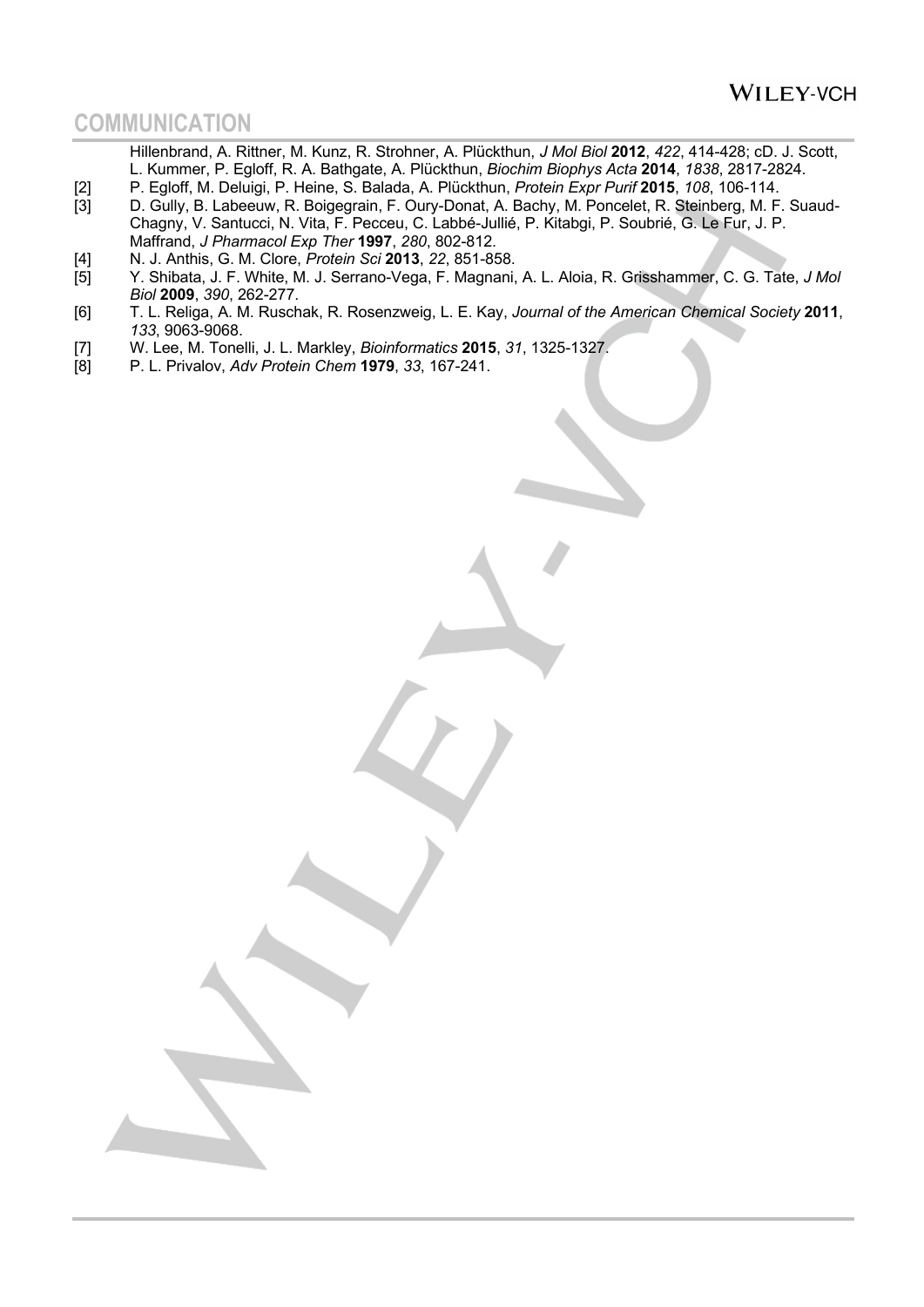



**Figure S1.** Mutagenesis-based assignment strategy of methyl resonances in MMTS-labelled HTGH4 and TM86V NTR1 variants. (a) C-terminal C386 and C388 in HTGH4 are flexible and give rise to a sharp peak whereas C172, located at the G-protein binding interface, experiences line broadening. The assignment can be resolved by a single C386S mutation leading to the disappearance of one of the strong signals. Addition of an additional cysteine in V300C clearly leads to new peaks, as well as C332 present in TM86V. (b) Location of the cysteine residues in HTGH4 and TM86V and their variants. Helices III and VI that are involved in G-protein binding are labeled.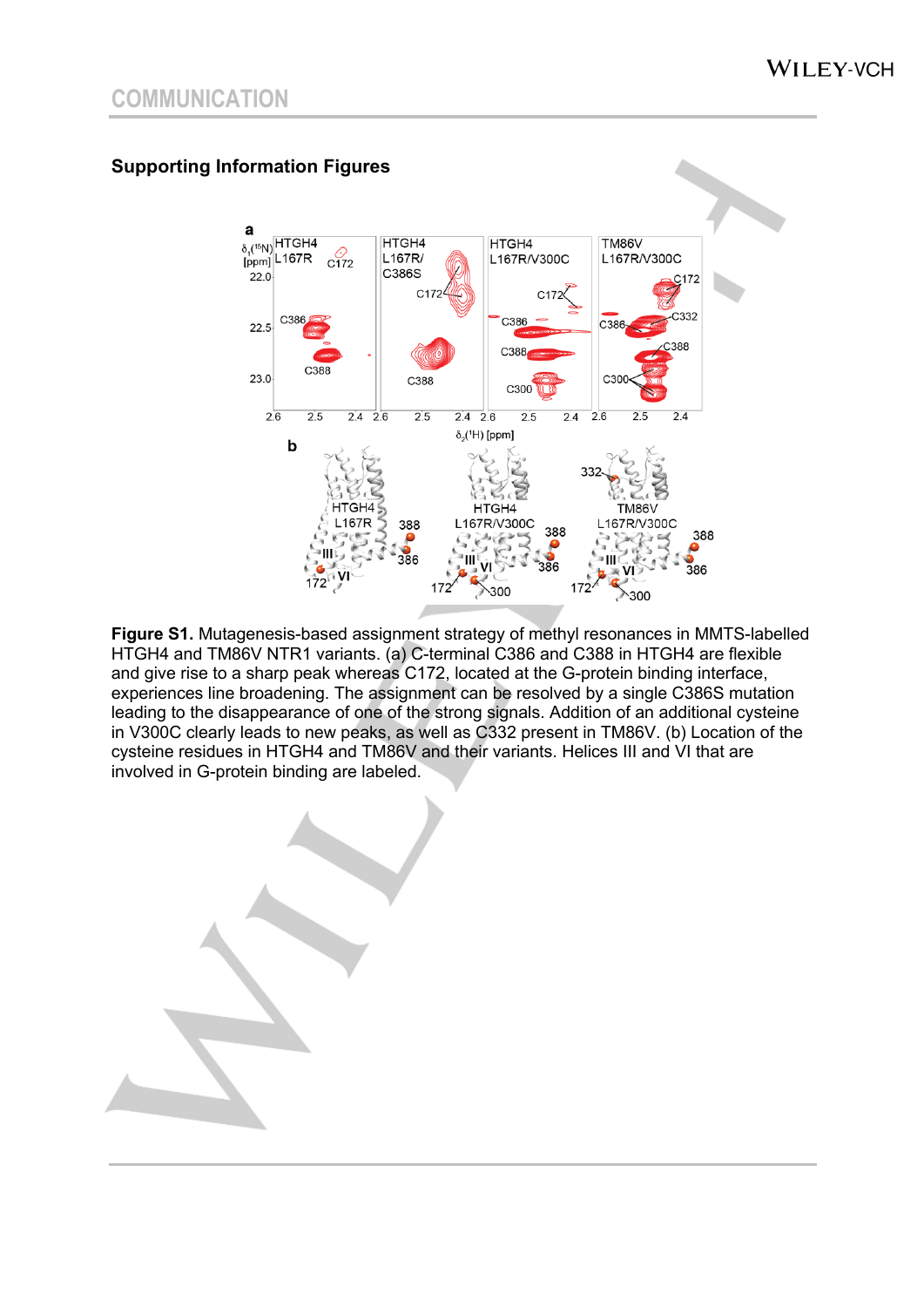

**Figure S2.** Purification of C-terminal helix 5 of the inhibitory G-protein alpha subunit type 1  $(G\alpha_{i,1})$  as a fusion protein with GB1 containing a TEV protease cleavage site. The fusion protein appears on the SDS-PAGE gel at ~13 kDa (calculated MW = 11.7 kDa) and the Galpha C-terminal helix at ~4 kDa (calculated MW = 2.2 kDa).